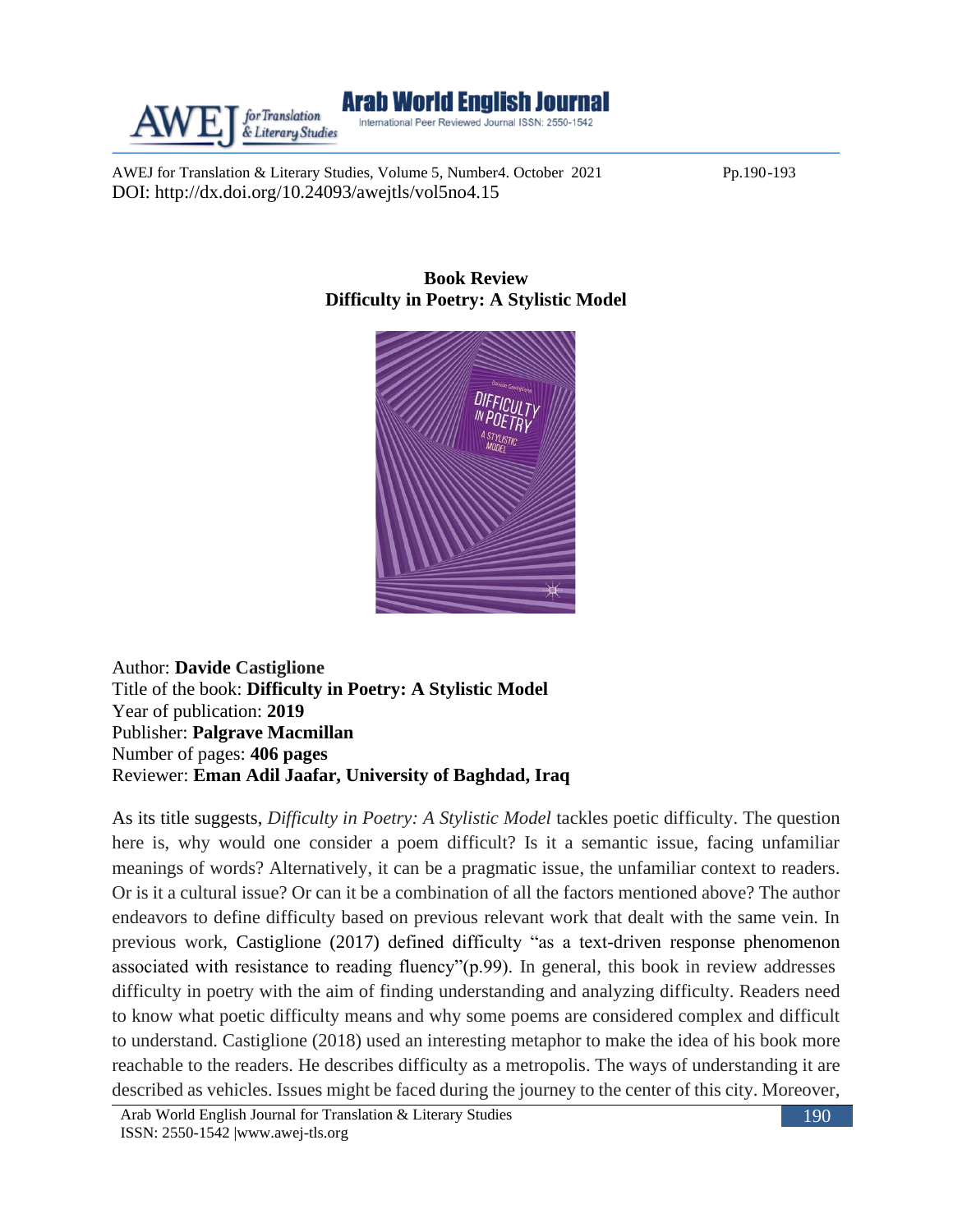the author advertently shows how difficulty is different from ambiguity and obscurity. This book achieves the following main goals: (1) it presents a definition of difficulty in poetry (2) it aims at approaching difficulty in poetry.

 Poetry is not a straightforward genre to study, read or to teach. Verdonk (2013) believes that poetic texts are complex in nature. Similarly, Jeffries (2008) noted that poems have their own texts worlds; thus, it is tricky and difficult for readers to comprehend.

Generally, the book consists of nine chapters. The first chapters present a historical overview of difficulty as a concept and review some scholarly traditions and discuss themes like elitism, obscurity, abstraction, and intentionality. There were three motives to approach poetic difficulty, which are reviewed in chapter two. These include typological, stylistic and receptionoriented traditions. The first is concerned with, while the stylistics focuses mainly on the linguistics elements. The latter, is much concerned with the readers' experience.

In chapter three, the author presents a list of frameworks that best define and describe poetic difficulty; each one is specially designed to tackle a specific issue of difficulty. These include:

"(a) Difficulty in poetry is a manifest or at least potentially measurable real-world phenomenon. (b) As a phenomenon, its [difficulty's] detection or attribution is a function of a wide but closed set of linguistic features and compositional principles that can be variously combined. (c) The real-time encounter of the reader with such textual configurations leads to a slowed down, cognitively taxing online processing that has been analogically rationalised as resistance, barrier or obstacle to (basic, non-hermeneutic) comprehension. (d) So deeply and unconsciously do such configurations interfere with basic cognitive processes that they hinder or delay higher-order processes, including the construction of an interpretation and of genre specific expectations. (e) The trade-off between the presence of readerly investment or lack thereof—and as a result between positive and negative reactions— obeys the literary-pragmatic principle of relevance" (p.66).

To illustrate the above points, a) difficulty is conceived as a measurable phenomenon. This idea potentially should be based on linguistic evidence that readers can replicate. It is empirical that depend on readers'- responses through questionnaires and tasks. b) This phenomenon can be tested and detected through elective approaches. It is a functional-based approach rather than a formalist one. c) The process of reading requires two basic cognitive processes: decoding and parsing. Reading difficult poems hinders making inferences. (d) Reading literature, particularly poetry, necessitates reasoning between generic language processing and gender-specific expectations, both of which are necessary for literary competency. (e) Highlights the importance of literary pragmatics (context) in bridging stylistics and readers-response. To put it differently, to ensure a straightforward cognitive process, people tend to relate what they read to their own experiences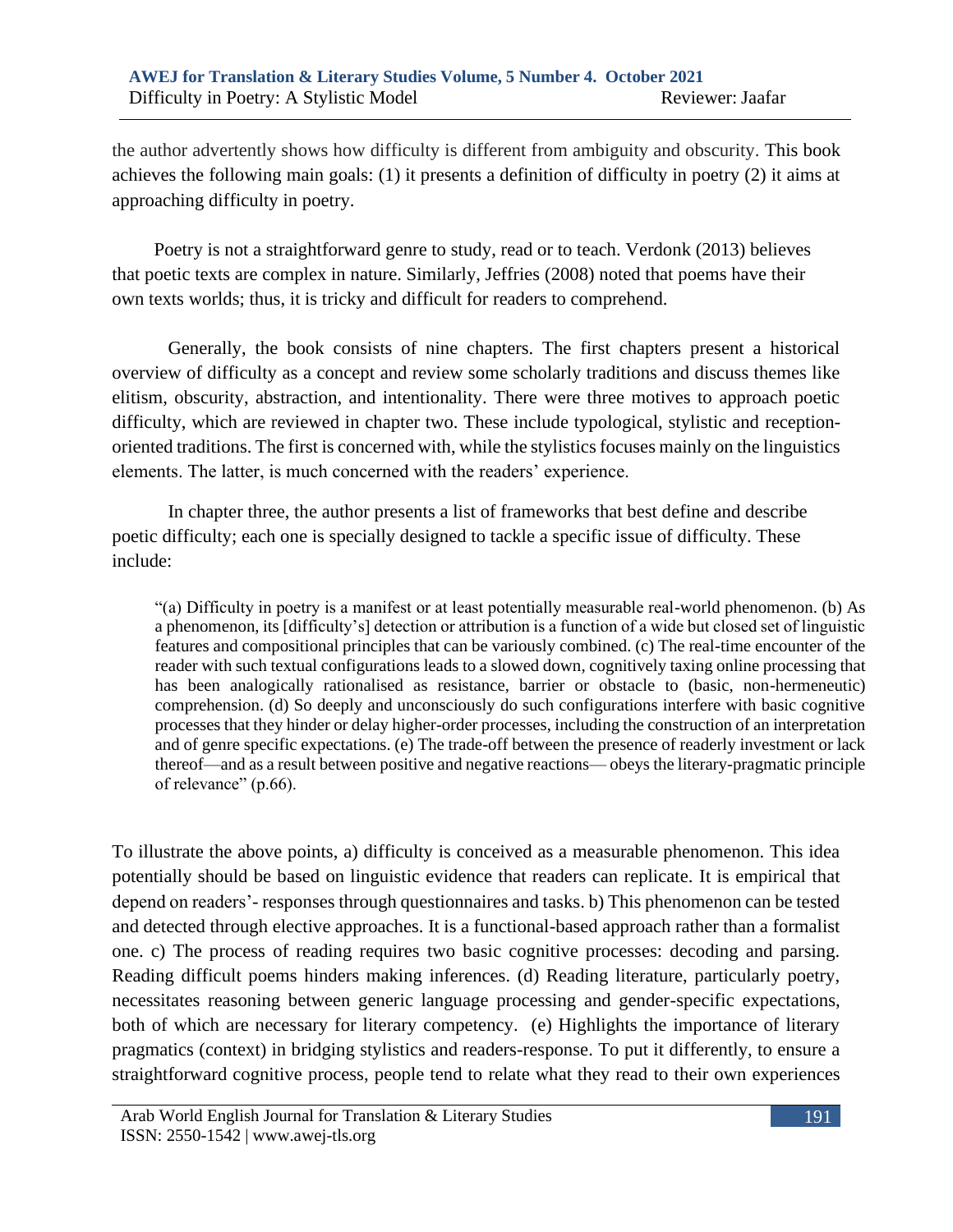and life. Here relevance theory is useful in this respect which is a linkage between pragmatic and cognitive linguistics.

 The book consists of two main parts. The first part is a theoretical one. It presents the main concept and basic definitions as well as the framework. The second part exhibits the actual analysis of poetic difficulty and the primary corpus used for this purpose. The author collected corpus data of twelve poems from eleven different poets ( see *screenshot 1* of the data). This limited number of poetic texts has been selected for the sake of qualitative analysis that usually takes a great effort. The selection of the corpus was not arbitrary. The poems show different styles; thus, this small data can be representative. Then this data is further divided into five poems to be analyzed extensively and to be part of reader-response data. The other seven poems are selected to show where difficulty exactly lies. The selected poems are Stevens', Pound's ( modernist wave), Hill's, Howe's( post-modernist wave) and Strand's.

Chapter 4 is the heart of the book because it describes the model of the analysis. Furthermore, it presents the agents of readerly indicators and linguistic indicators of difficulty.

Chapter 5 presents the data and describes two case studies. The first one, ten undergraduate native speakers of English are involved. They were given a booklet of the five poems to read in a room then a questionnaire of several questions is distributed that can reflect the participants' experience while reading the poems. The second case study was conducted with the aid of E-prime software which can count the time spent of reading. Twelve first-year undergraduate students are required to answer the same questionnaire.

| Author                     | Poem title                                | Hosting collection        | Year of publica-<br>tion (1st edition) |
|----------------------------|-------------------------------------------|---------------------------|----------------------------------------|
| G. Stein(1874-1946)        | A Box                                     | <b>Tender Buttons</b>     | 1914                                   |
|                            | from Patriarchal Poetry                   | Patriarchal Poetry        | 1927                                   |
| W. Stevens (1879-1955)     | What We See Is What We Think              | The Auroras of Autumn     | 1950                                   |
| E. Pound(1885-1972)        | from Canto LXXXI                          | The Cantos                | 1948                                   |
| E. E. Cummings (1894-1962) | What a Proud Dreamhorse                   | No Thanks                 | 1935                                   |
| H. Crane(1899-1932)        | At Melville's Tomb                        | <b>White Buildings</b>    | 1926                                   |
| J. Betjeman (1906-1984)    | Loneliness                                | A Nip in the Air          | 1974                                   |
| D. Thomas (1914-1953)      | When Once the Twilight Locks No<br>Longer | Collected Poems 1934-1953 | 1934                                   |
| G. Hill(1932-2016)         | Stanza 33                                 | Speech! Speech!           | 2000                                   |
| M. Strand (1934-2014)      | The Late Hour                             | The Late Hour             | 1978                                   |
| S. Howe(1937-)             | A Small Swatch Bluish-Green               | The Midnight              | 2003                                   |
| C. Bernstein (1951-)       | from Safe Methods of Business             | The Sophist               | 1987                                   |

*Screenshot 1 of the data* ( p.173)

The rest chapters (6, 7, 8) are the analytical ones. The actual illustration of the model around the concept difficulty is demonstrated in these chapters. The last chapter 9 gives the overall conclusions and suggestions for future studies.